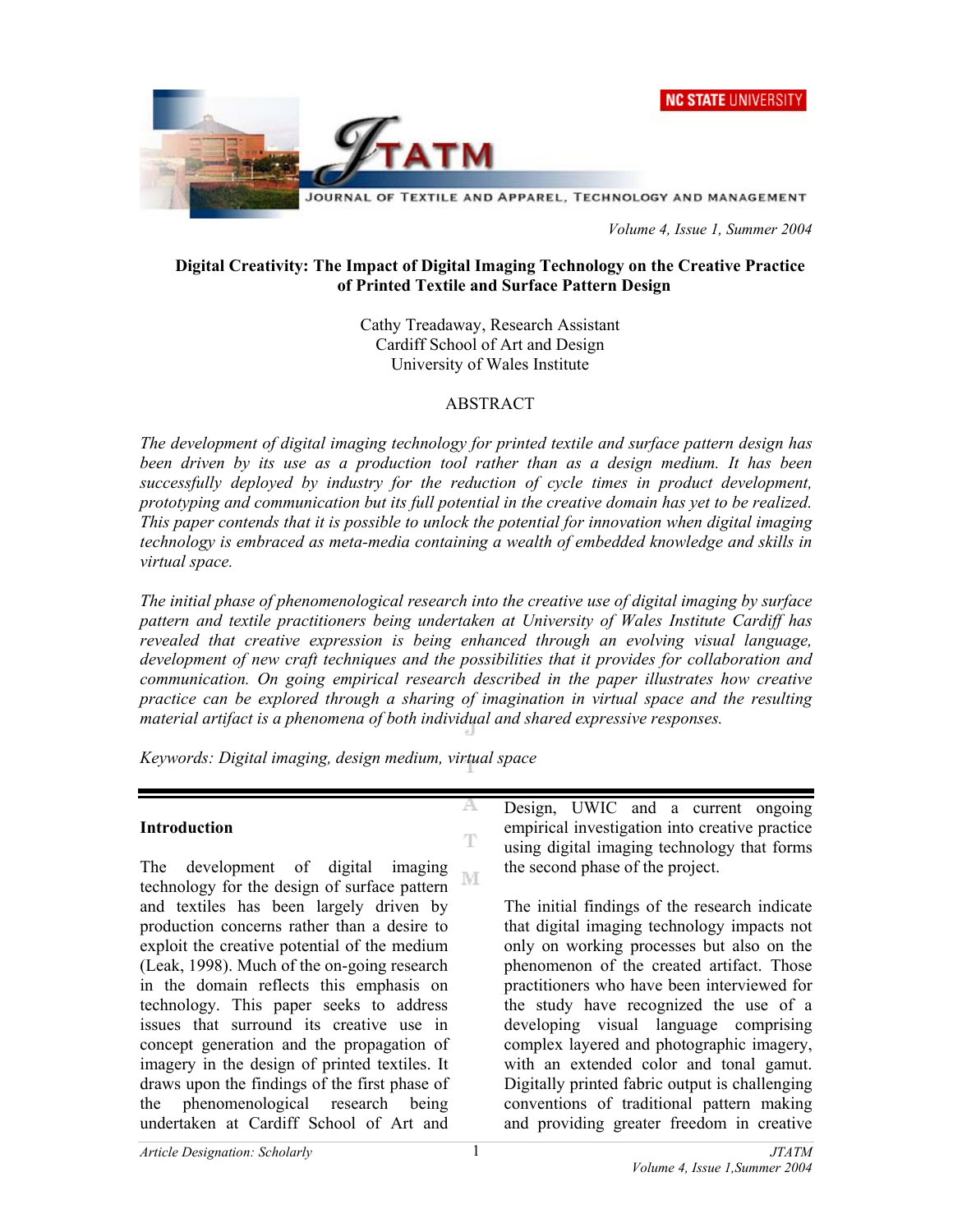exploitation of surface and color. Textile artists who are incorporating digital techniques are able to use the extended visual language to explore the narrative content of their work in new ways. For some of those interviewed this has dramatically changed the visual nature of the textile pieces being produced and for others it is extending their craft techniques to form new hybridized practice. The findings also indicate how the potential of digital communication is being exploited in practice, changing both corporate and individual working methods and providing opportunities for artists and designers to collaborate creatively at various stages in the production of both concept and artifact.



In defining the creative nature of practice it is necessary to focus on engagement with those types of tasks that are heuristic rather than algorithmic and where there is no clear and straightforward path to the design solution. For this reason the research to date has focused on those practitioners who are A freed from the technical, economic and temporal constraints of industrial production and who are engaged in research, education or are involved in producing textile art. Research into the theory of creativity has provided evidence that extrinsic constraint which include manufacturing and technical considerations, meeting time deadlines, evaluation and reward can have a detrimental effect on creative motivation and practice (Amabile 1996). Those factors that have been proved to enhance creativity concern the intrinsic motivation of an individual: providing a sense of freedom, regarding work as play, risk taking, lack of constraint and self-absorption in the task

(Sternberg, 1988). These positive and negative motivational factors have been useful in the assessment of the technological impact upon creative practice and the second phase of the research will examine those attributes that may assist heuristic task engagement.



The potential of these research findings in a wider context will be to illuminate the ways in which both hard and software can be developed to enhance creative practice. An understanding of creative digital tool use as well as psychological implications will benefit the training and employment of future designers and the development of the technology they use. By seeking to explore these issues phenomenologically, through analytical description of conscious experience, the nature of practice is revealed both in the heuristic process and the phenomenon of the created artifact. Video recordings, interviews and personal correspondence have been collated along with a photographic documentation of the material artifacts produced in order to provide data for analysis. The digital medium itself has proved invaluable as a tool in the research into its implication on creative textile practice.

## **Tool and Medium**

The development and use of computers in the process of textile design and manufacture has, until recently, been driven largely by economic reasons; to facilitate a reduction in product development cycle time through efficient preparation of pre-print design work and design visualization.

J.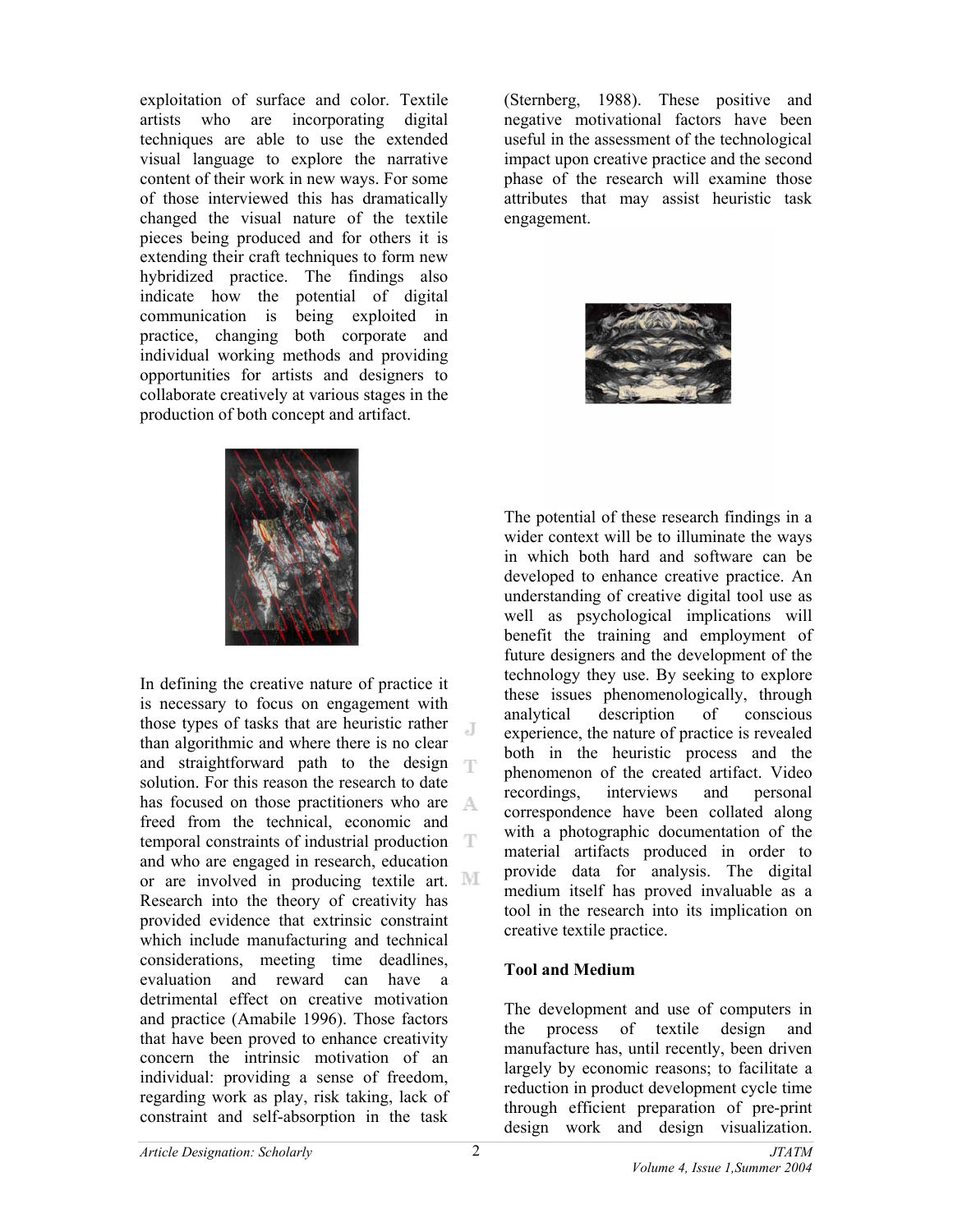Textile computer systems were developed primarily to meet production needs rather than to enhance the creativity of designers (Leak 1998). The cost of computer aided design systems and the inaccessibility of the software resulted in few U.K. designers, working outside industry, using them to innovate design concepts at the end of the millennium. (Jones, 1999). Developments in user-friendly software and reduction in both hardware and software costs is now providing greater access to the technology for those in the developed world. The computer can no longer be seen as simply a production tool but rather a new medium at the designers' disposal. In 1984 Kay made a useful analogy of the computer as a meta medium possible of conjuring 'media that cannot exist physically with degrees of freedom for representation and expression never before encountered' (Kay, 1984). Software applications provide a host of embedded skills and knowledge useful in the generation and manipulation of virtual imagery and provide a means of making available 'the effects of other people's skills to an individual without that individual having to acquire them (Dormer, 1994).



Cognitive psychological research has highlighted the links between intelligence and creativity and established that any creative enquiry or task demands fluency in the use of knowledge in the domain in which the action takes place. For an individual to practice creatively there is a necessity for information to be acquired, skills to be practiced and knowledge to become tacit (Dormer 1994). Any creative action requires the use of long-term memory for a set of basic structures that frame the enquiry along with a set of tacit skills that provide opportunity to experiment with ideas (Sternberg, 1988). For a textile designer using digital imaging technology this involves not only the acquisition of software competency but also a degree of aesthetic sensibility and technical textile or surface pattern 'know-how'.



The impact on creative use of the digital medium is therefore dependent on the level of acquired knowledge and practical expertise with the software. The complexity of software and the ease with which it is possible to mentally map its structures affects not only the speed with which digital crafting skills can be made tacit but also the degree to which an individual is motivated to learn to use it. Creative deployment of tools requires a degree of transparency in operation as 'better technology shifts psychological load from foreground cognition to background awareness' and 'establishes contexts that free us from having to keep too many considerations

 $\overline{d}$ 

T

A.

 $\mathbb T$ 

M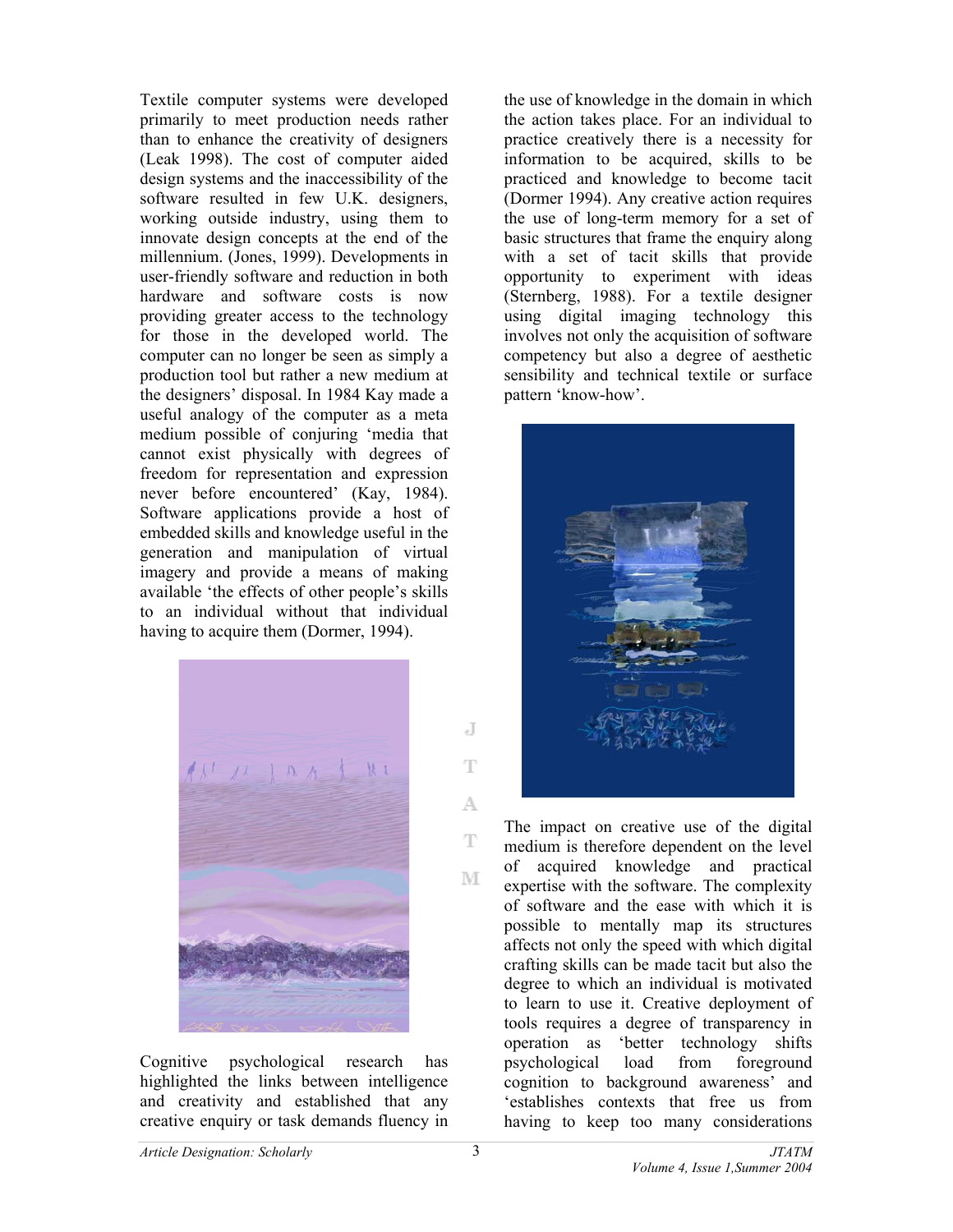actively in mind' (McCullough, 1996). In successful creative deployment, digital imaging technology can provide access to a wealth of embedded knowledge and freedom to access tools and expertise beyond replication in non-digital practice. If however the technology is difficult to access, software complex and difficult to mentally model, the impact will be detrimental to creativity due to the inhibiting of the intrinsic motivation essential for creativity (Amabile, 1996).

The first phase of the research revealed that most of those interviewed expressed concerns with learning to use software and most declined to describe themselves as experts. Many of them had overcome difficulties in achieving software fluency by specializing in particular functions or tools within specific software packages; the most notable of these being copy, cut and paste. The specialization in particular software functions provides fluency in practice enabling ideas to be explored without interruption to conceptual 'flow ' and providing confidence in technique which helps to maintain intrinsic motivation.

The flow of creative thought is enhanced in situations where there is freedom and choice; where an individual feels unconstrained, can think divergently and engage in play. The bringing together of unrelated concepts or mental images enables T a practitioner to break set and explore new connections to generate ideas (Amabile, A 1996). Digital imaging can assist in this kind T of thinking amongst those individuals who have achieved a degree of transparent digital M tool usage and who are fully engaged in the process. The potential to rapidly change visual ideas and store numerous variations and iterations facilitates choice and playful experimentation. Waste of materials and subsequent expense should an idea fail ceases to be an inhibiting factor when working in virtual space and so risk taking is enhanced. Artists interviewed in the first phase of the research indicated that digital imaging technology was frequently used at the generative stage of conceptual development to store images from a variety

of sources. Hand rendered images, photographic material, video and electronically generated imagery can be blended together in the virtual dimension to provide new kinds of complex visual forms enabling memory, and sensuous responses to be developed and expressed in innovative formats.

The impact of this application of technology is evident in the visual outcome of the artifacts produced. Recent developments in textile digital ink jet printing technology mean that the complex multi layered images that it is now possible to create virtually can also be reproduced in material form. Those interviewed unanimously stated their belief that there was a new or evolving visual language evident as a result of digital technological deployment. Textile visual language has always been locked into technological development; each change creating 'a visual language which contains a wide range of dialects and which expands as new developments occur' (Briggs, 1995). The use of photographic imagery, the digital layering of image and the complexity of color and tone 'the inclusion of so much detail …on one piece of fabric is what the language is all about' (Earley, 2003).

# **Color and Perception**

Evidence from the first phase of the research highlighted the ways in which the difficulty in achieving color parity between digital virtual color and the printed output act as both an inhibiter and motivator in the creative process. The difficulty in replicating the color gamut viewed on screen by those practitioners who were without access to color management software tools and photo spectrometers has led to two approaches. For some the printed outcome would be considered 'a catalyst for change' (Leak, 1998); viewed as a stage in the creative process to be accepted, worked with through the application of hand rendered color or modified using other textile embellishment techniques. Others interviewed found color issues de-motivating, frustrating and, as a result, inhibiting to creativity (Brandeis, 2003).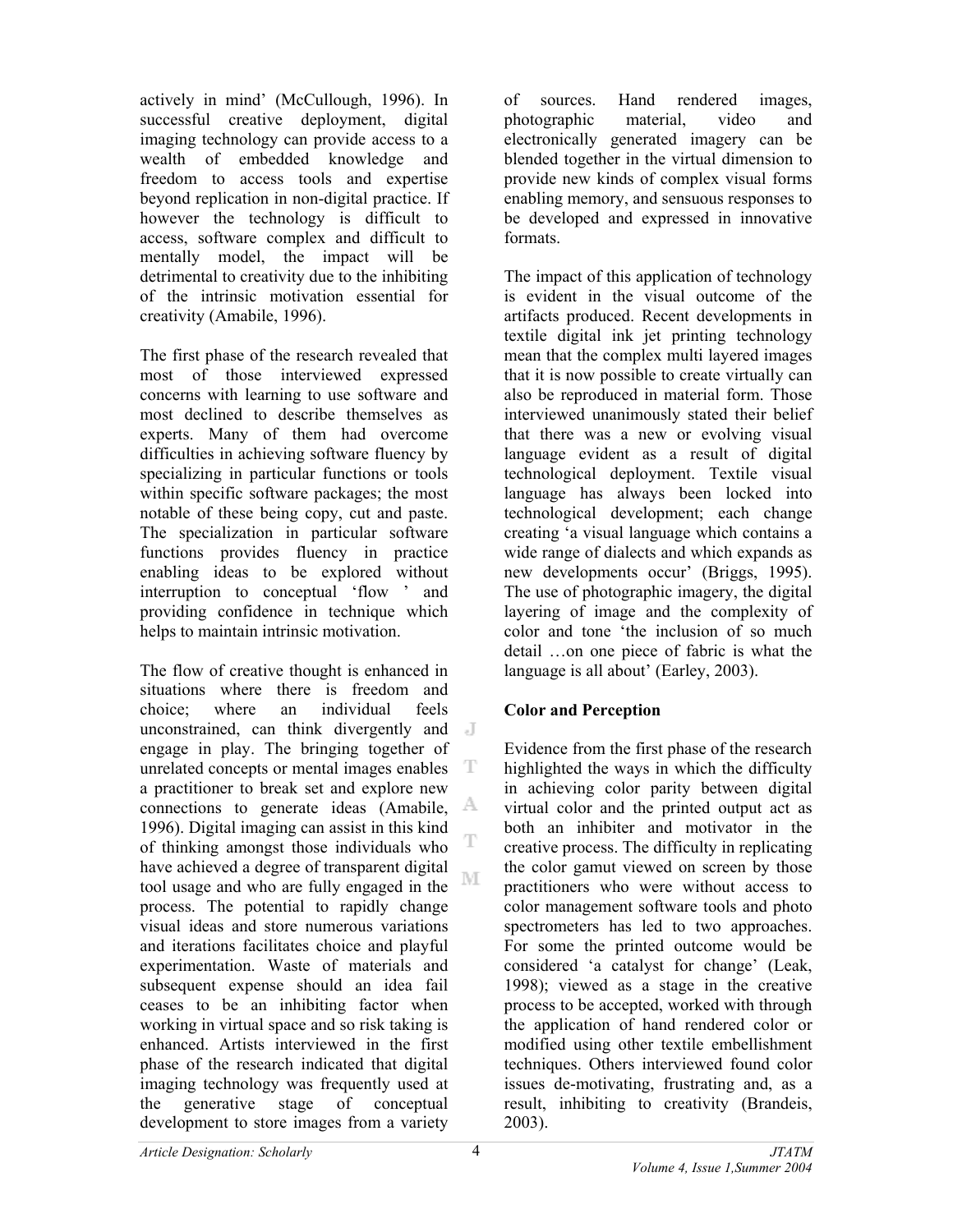

Color is a psychophysical phenomenon and the perceptual limitation of color issues means that sharing and communicating color between technology and individuals continues to be fraught with difficulty. Current technological developments will assist in color communication and solve some of these problems. The impact on creative practice will inevitably be heavily affected by the psychological viewpoint of the practitioner, access to color management tools and the degree of perceived constraint that color disparity places on freedom to innovate concepts.

# **Hybrid Crafting**

The digitally printed fabric outcome has been described by several of those interviewed as being flat, lifeless and lacking sensuousness. For some this was a response to the quality of printed color but T for others it was awareness that the material lacked 'aura'; that as a product of a machine  $\mathbb{A}$ it no longer conveyed the emotional charge that the human hand endows (Wilson, 1998) This dissatisfaction has led some  $\mathbb{M}$ practitioners to regard the cloth as a transitional stage in the creative process rather than a completed artifact. The result has been a hybridization of digital and handcrafting skills producing artifacts in which ancient and traditional craft techniques are combined with digital technology.

Anthropologists have suggested that to make with the hands is an innate human capacity and through hand experience the brain develops manipulative, kinesthetic and

language skills which build memory and knowledge of the world (Dissanayake, 2000); (Wilson, 1998). The combination of kinesthetic and tactile information supplied to the brain from hand experience is combined with sensory information from the visual system to build the visuospatial images that are necessary for imaginative and creative thought (Wilson, 1998). It is inevitable that practitioners who have highly developed sensitivity through manipulative crafting processes will feel constrained by the lack of sensory stimuli inherent in digital crafting. The hardware and peripheral devices that are most commonly used do not exploit the complex neuromuscular potential of fingers and thumbs nor the hand-eye coordination or force feedback that is the natural development of hand manipulation. Rather the hands are expected to move mice or keys while the eyes are looking at a monitor located in a different physical location. Although this is also the case in activities such as playing a musical instrument it is unusual in those that work a material (McCullough, 1996). Research indicates that the left and right hand perform different but complimentary functions: the non-dominant hand framing the movement of the dominant. The dominant hand executes tasks that are 'micrometric, rehearsed and internally driven or preprogrammed' for example in writing, whereas the non-dominant hand positions the paper during the process and 'is macro metric, improvisational and externally driven' (Wilson 1998). Working together symbiotically, the hands are able to supply information to the brain that 'shapes creativity itself' (McCullough, 1996). The digital tools that are commonly used by most practitioners, mouse, keyboard, pen and digitizing tablet, do not capitalize on the complex potential of the hands. These peripherals have been described by those interviewed as 'clumsy, awkward and frustrating' and, as sensory input devices, are inhibiting to creative flow. Current research into physical crafting in the virtual environment using bodily kinesthetic skills may provide the key to the development of haptic tools that will aid a more intuitive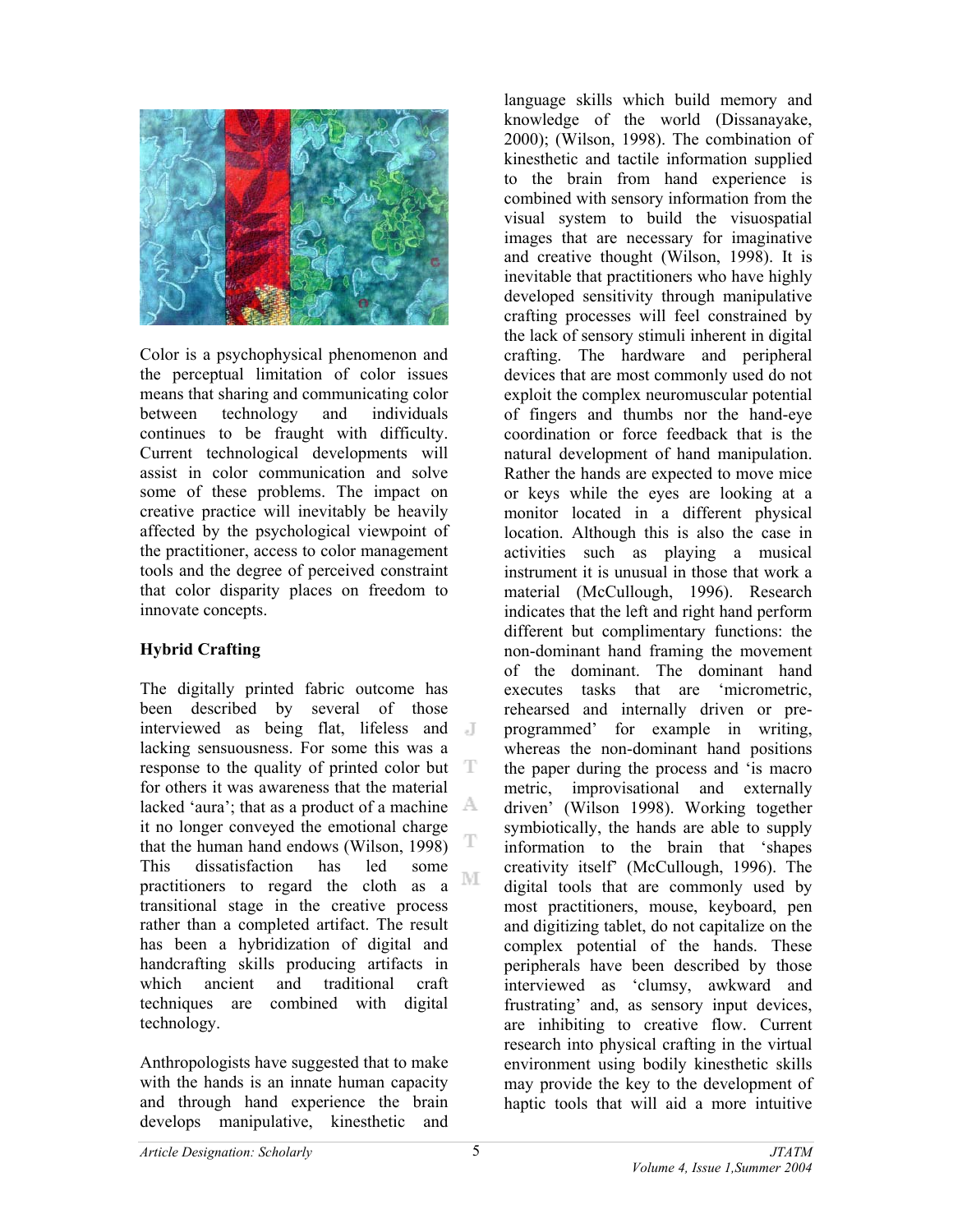hands-on approach to working with technology.

Physical handcrafting requires time to practice so that skills become tacit and the tool use transparent (Dormer, 1994). There is time for reflection on practice and for concepts to evolve. Digital tools provide rapid progress and proliferation of ideas requiring continuous decision-making and memory recall. The speed of work and the lack of sensory stimulus from the hands may cause entrenchment in working methods or conceptual models; there is a danger of the individual becoming a 'mouse potato,' content to click and gaze quiescently at the monitor without reflection on practice as it occurs (McCullough, 1996).



On the other hand, the rapid production and manipulation of images can be viewed as a positive motivator to creativity. Research has found that sensory stimulation prior to T creative task engagement enhances divergent thinking (Amabile, 1996). The facility to rapidly generate and view large numbers of images, to assemble, reassemble, collage, layer, duplicate, store and retrieve M them, provides rich source material for concept initiation. At the generative stage of the design process, the iterative cycle of building a visual concept can progress swiftly and its progress can be recorded, modified and developed more rapidly than in hand rendered work. Time can be utilized in playful exploration of concept, suspending judgment and without inhibition since the concepts exist in the semi reality of virtual space.

The perceived logic and structure of the technology can appear to limit the potential for serendipity on which creative practice thrives. Case study research indicates, however, that practitioners who are positively motivated to use digital imaging and who take a relaxed and playful approach to the creative task seem able to devise methods for achieving spontaneity. The mental attitude towards the technology seems to be key to its creative potential and personality traits have been shown to greatly affect individual creative task engagement (Amabile, 1996).

Speed of concept generation and design development is also enhanced by the facility for rapid communication of visual ideas. It is possible to gain swift feed back from others and the design development cycle can accommodate external influence and technical constraints in a positive way to provide designs that are both novel and appropriate solutions to the task. Electronic data transfer saves time and a rapid response to initial ideas may inhibit entrenchment and functional fixedness that have been found to have negative effects on creative task engagement. In a world of tight deadlines and rapid change, any mechanism that speeds up the decision-making and algorithmic processes of design development is useful. However, there is considerable agreement amongst those involved in cognitive psychological research that 'creativity takes time' (Sternberg, 1988) and that time is required for reflection, revision and the nurturing of the elements of generative thought. It is imperative that those wishing to reap the benefits of digital imaging within creative design practice are able to invest sufficient time in exploratory playfulness at the generative stage.

## **Phase 2 - a collaborative experiment**

The speed and ease with which it is possible to communicate digital visual data enables intervention at various stages in the development of a design concept. The initial findings the research has revealed a number of ways that practitioners are collaborating digitally with other individuals with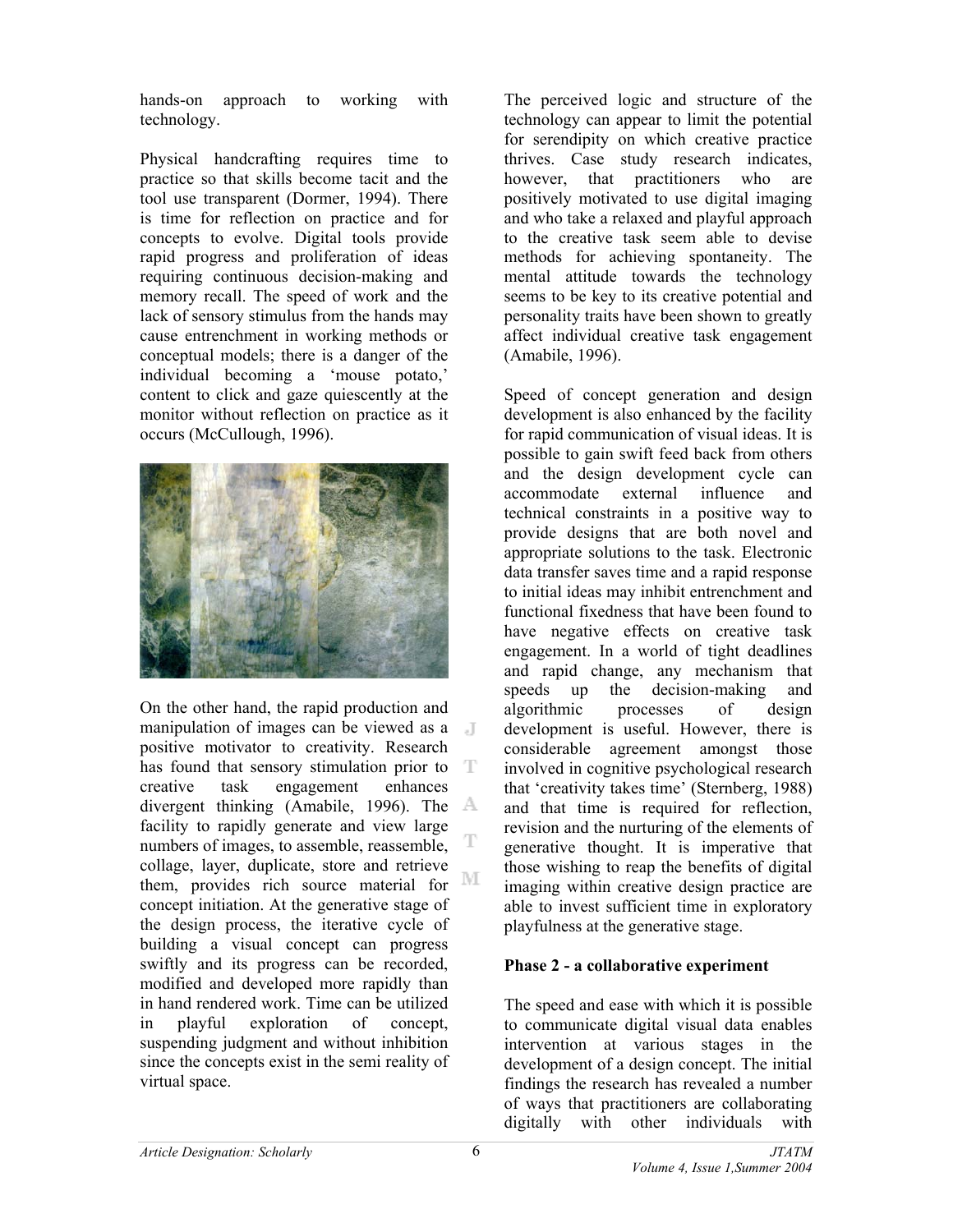complementary skills: textile designers with fashion designers, designers with technologists and artists with designers . In many cases the technology is providing a means for sharing creative thought and design expertise that would be difficult to achieve without it.

Digital imaging makes available the tools with which it is possible to creatively intervene in the generative stage of conceptual development. The second phase of the research is seeking to explore these issues through empirical research in which the generative design process is being communicated and shared between the researcher and a textile practitioner. The analysis of both the process involved and the artifact produced during the experiment will provide insight into how creativity may be affected by digital imaging technology. The project has evolved out of case study research in which the Scottish textile artist Alison Bell was filmed and interviewed. Bell's textile work exhibits a changed visual language as a result of the incorporation of digital imaging in her creative process. Her textile artifacts are digitally inkjet printed on to silk and further embellished using a hybrid craft technique in which she hand renders layers of dyes and elaborates the fabric surface using appliqué and stitch.

Bell's work is influenced by the location in which she lives and expresses her concerns T with the impact of man on the environment and its transactional effect. For this reason a specific geographic location familiar to both the practitioner and researcher was selected T as the visual starting point for the experiment and reference material in the M form of watercolor sketches and digital photographs were made. It was agreed that the concept of shared visual memory of this location would form the basis of the work produced and it was anticipated that the digital conjoining and intervention into two sets of memories would stimulate imagination and enhance creativity. A decision was made before the experiment commenced that six digital renderings would be made, each one building upon the others previous iteration but with no restrictions on what intervention or addition

could be made to the previous stage. The images were saved onto CD and exchanged following each rendering. On completion of the experiment, it was agreed that the final result would be digitally printed on silk.



Any empirical exploration of creativity as a phenomenon must take account of the social and personal influences on creative motivation and note those aspects of technological use that act as both positive and negative extrinsic motivational forces. In order to be creative an individual requires freedom of self-expression that is unrestricted and non-judgmental; it must be possible to take risks, think in a divergent manner and be relaxed. The task must be considered more like play than work and be one in which the individual can become fully engaged and absorbed in without distraction (Gardner, 1993). Interview feed back during the experiment indicates that the participants have been able to feel uninhibited by the process despite the evaluative nature of the study and Bell has indicated that she has found the experience 'playful and stimulating'. The empirical evidence gained to date supports the view that the potentially negative extrinsic motivational factors such as evaluation and reward can act in a positive way when the evaluation is supportive and the reward is not a distraction but providing stimulation for future intrinsic motivation (Amabile, 1996). Further experiments are planned to establish the validity of the findings from this initial phase.

Although this research is still at an early stage, it is evident that digital imaging is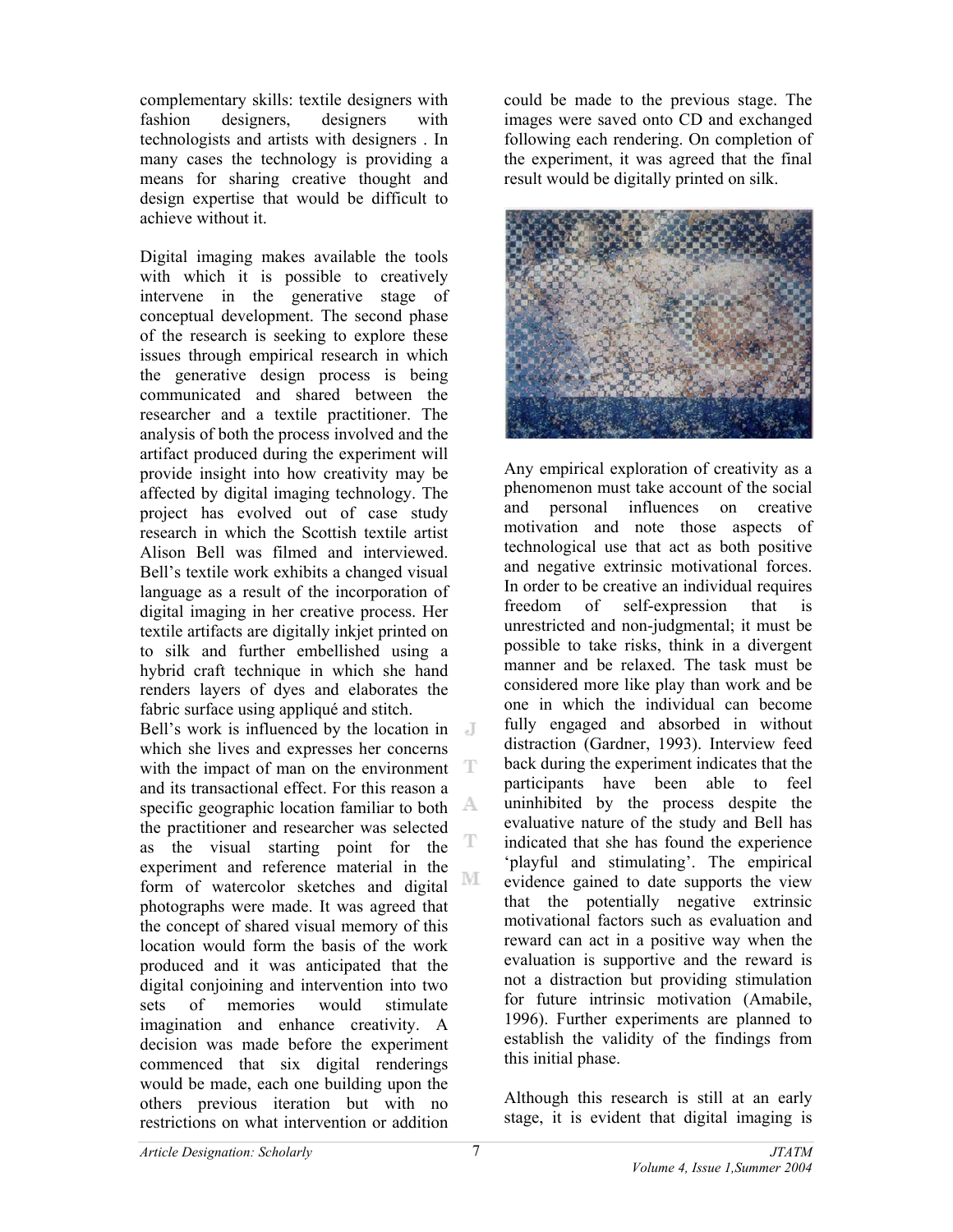impacting on creative practice as revealed in both the created artifact and the generative process. The effect of technological deployment on creativity is however also dependent on the intrinsic motivation of the practitioner and their psychological attitude to it. For some practitioners the mental modeling required to engage with software is inhibiting and breaks conceptual flow and for others the lack of physical tool manipulation is demotivating. However for those practitioners who have overcome these constraints through practice, play and specialization, the technology provides access to a wealth of tools and embedded knowledge that can enhance the creative process. The ease with which electronic data can be communicated is also facilitating collaboration and providing a means of shared imagination, making thought visible, sparking insight and enabling innovation.

### **Footnotes:**

Research findings presented at PixelRaiders2, Sheffield Hallam University, April 2004 www.pixelraiders.org Treadaway, C. (2004). Digital reflection; the integration of digital imaging into the creative practice of printed surface pattern and textile designers. PixelRaiders2, Sheffield Hallam University.

Creativity is defined in The Dictionary of Psychology as " mental processes that lead  $T$ to solutions, ideas or conceptualizations, artistic forms, theories or products that are  $A$ unique and novel." Reber, A. S. (1985). The T Penguin Dictionary of Psychology. Harmondsworth, Middlesex, Penguin. M

Gardner's theory of multiple intelligences Gardner, H. (1985). Frames of mind : the theory of multiple intelligences. New York, Basic Books.

P.N. Johnson Laird in Freedom and Constraint in Creativity discusses this in terms of improvisation in music. Sternberg, R. J. (1988). The nature of creativity: contemporary psychological perspectives. Cambridge, Cambridge University Press.

Amabile states that 'the intrinsically motivated state (marked by involvement in and playful enjoyment of the task) is conducive to creativity, but the extrinsically motivated state…is detrimental' Amabile, T. M. (1996). Creativity in context: update to The social psychology of creativity. Boulder, Colo.; Oxford, Westview Press.

Csikszentmihalyi wrote of a creative "state of flow" or "flow experience". " Those "in flow" are not conscious of the experience at the moment; on reflection however, such people feel that they have been fully alive, totally realized and involved in a "peak experience." Gardner, H. (1993). Creating minds : an anatomy of creativity seen through the lives of Freud, Einstein, Picasso, Stravinsky, Eliot, Graham, and Gandhi. New York, BasicBooks.

The introduction of engraved plate, roller and silkscreen processes each contributed to a change in the visual format and structure of the surface patterns produced for printed textiles.

The ATCC, C2C (Communications Subcommittee-Electronic Standards Sub Committee) and the SDC, WG12 are currently working together to create a universal standard for global color management.

In his essay "The Work of Art in the Age of Mechanical Reproduction (1934), Walter Benjamin uses the term 'aura' to describe the emotive element that is lacking in the machine manufactured product.

'When personal desire prompts anyone to learn to do anything well with the hands, an extremely complicated process is initiated that endows the work with a powerful emotional charge.' Wilson, F. R. (1998). The Hand. New York, Pantheon Books.

The Tacitus Project at Edinburgh University is investigating the use of the Phantom haptic device to enables users to touch feel and manipulate virtual environments. It aims to "create a generic virtual environment in which the applied artist feels uninhibited and can bring their experience and knowledge to

J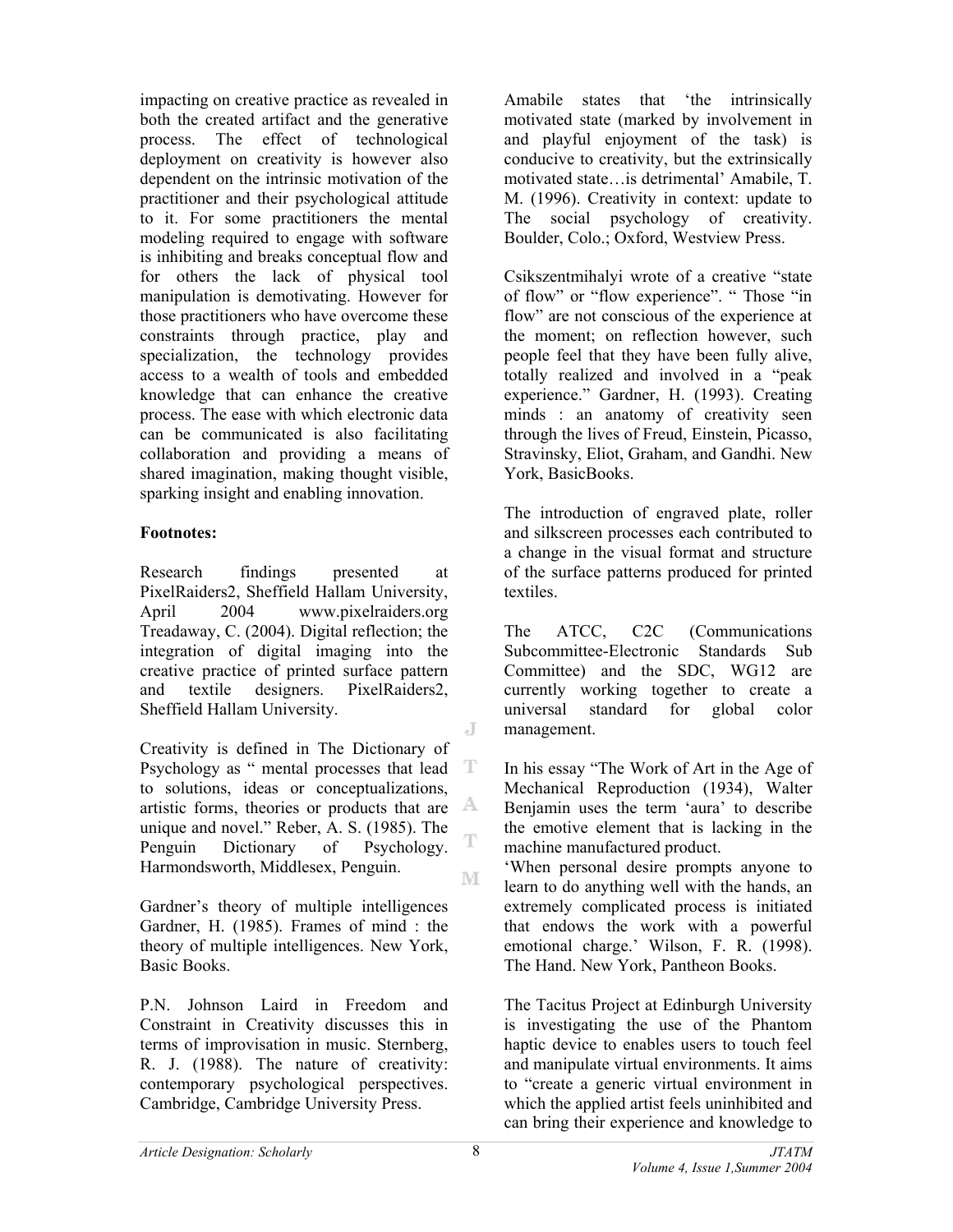extend their creativity to the digital medium." Shillito, A. M. (2002). The Tacitus Project. Pixel Raiders.

Evidence in case study material Alison Bell, August 2003. Personality traits include: self discipline, ability to delay gratification, perseverance in the face of frustration, independence of judgment, tolerance for ambiguity, high degree of autonomy, absence of sex role stereo-typing, risk taking and self initiated, task orientated striving for excellence. Amabile, T. M. (1996). Creativity in context : update to The social psychology of creativity. Boulder, Colo.; Oxford, Westview Press.

"The very nature of creativity depends on the time constraints involved and the opportunity to revise or nurture the outcomes once produced." Tardiff, T.Z. and Sternberg R.J. in 'What do we know about creativity?' Sternberg, R. J. (1988). The nature of creativity: contemporary psychological perspectives. Cambridge, Cambridge University Press.

J.R. Campbell (textile designer) and Jean Parsons (fashion designer) Philip Delamore, London College of Fashion

Alison Bell (textile artist)

Shillito, A. M. (2004). The TACITUS experience: a new spatial, multi-sensory T digital interface supporting creativity. PixelRaiders2, Sheffield Hallam University, A Sheffield Hallam University.  $\mathbb T$ 

## **References:**

- Amabile, T. M. (1996). Creativity in context : update to The social psychology of creativity. Boulder, Colo. ; Oxford, Westview Press.
- Brandeis, S. (2003). Post digital Textiles: rediscovering the hand. "Hands On" Surface Design Conference, Kansas, USA.
- Briggs, A. B., G.E. (1995). "Breaking the rules: Innovatory uses of CAD in

printed textiles." Ars Textrina 24: 185 - 203.

- Dissanayake, E. (2000). Art and intimacy : how the arts began. Seattle, Wa, University of Washington Press.
- Dormer, P. (1994). The art of the maker: [skill and its meaning in art, craft and design]. London, Thames & Hudson.
- Earley, R. (2003). Interview with Rebecca Earley. C. Treadaway. London.
- Gardner, H. (1985). Frames of mind : the theory of multiple intelligences. New York, Basic Books.
- Gardner, H. (1993). Creating minds : an anatomy of creativity seen through the lives of Freud, Einstein, Picasso, Stravinsky, Eliot, Graham, and Gandhi. New York, BasicBooks.
- Jenkyn Jones, S. a. P., B (1999). The development of an interface for an online and interactive, textile design portfolio. Cade 1999.
- Kay, A. (1984). "Computer Software." Scientific American 25(3): 52-9.
- Leak, A. (1998). A Practical Investigation of Color and CAD in Printed Textile Design. Nottingham, Nottingham Trent University.
- McCullough, M. (1996). Abstracting craft : the practiced digital hand. Cambridge, Mass. ; London, MIT Press.
- Reber, A. S. (1985). The Penguin Dictionary of Psychology. Harmondsworth, Middlesex, Penguin.

Shillito, A. M. (2002). The Tacitus Project. Pixel Raiders.

Shillito, A. M. (2004). The TACITUS experience: a new spatial, multi-sensory digital interface supporting creativity. PixelRaiders2, Sheffield Hallam University, Sheffield Hallam University.

J

M